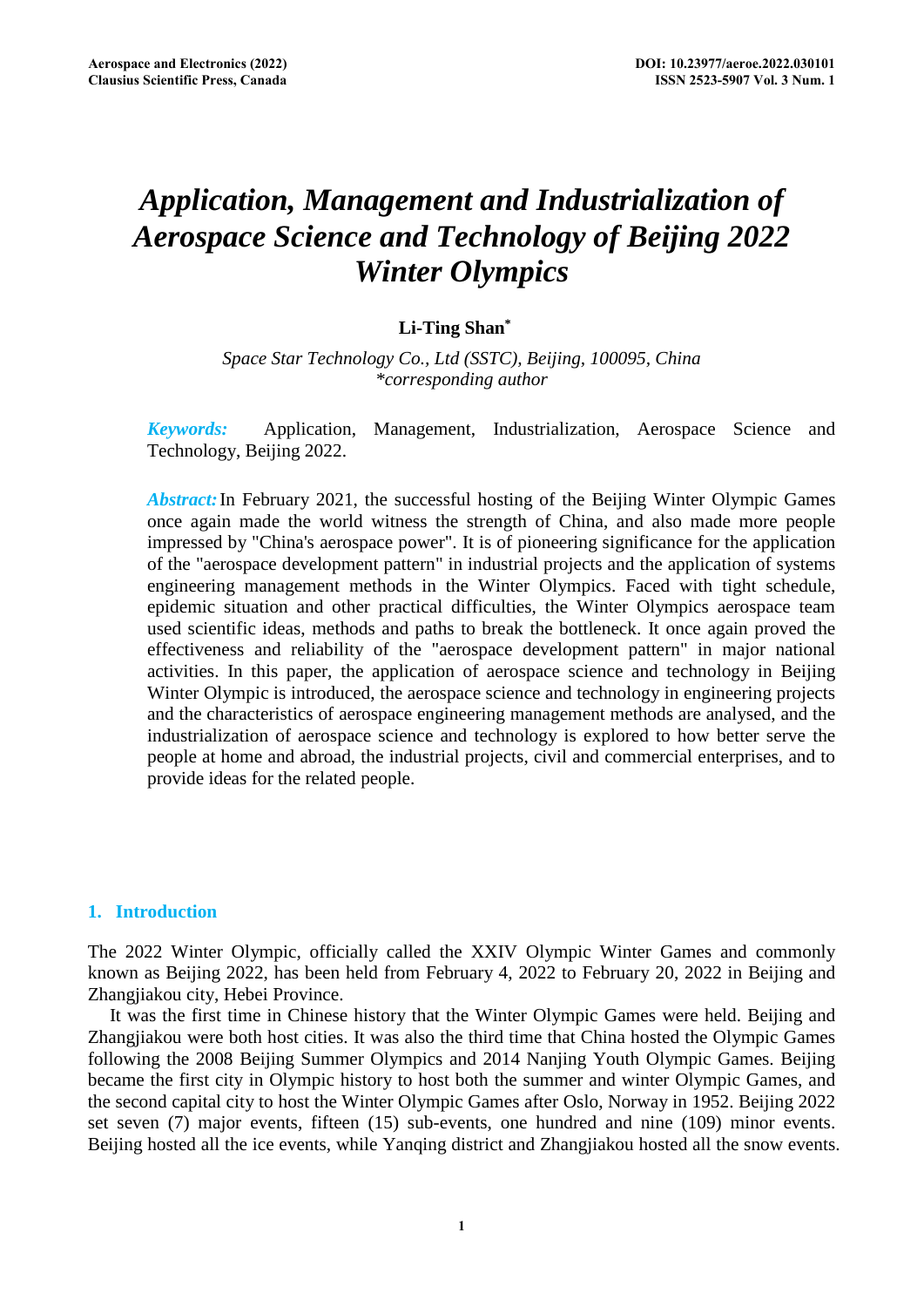The Modern Olympic Games are becoming an important stage for the host countries to show their scientific and technological prowess. In 2019, the Beijing Winter Olympic and Paralympic Games Organizing Committee decided to select a team with aerospace experience as one of the technical support units for the opening ceremony of Beijing 2022. The aerospace administration set up a specific research team to formulate scientific and technological strategies, and carry out project layout in advance. Then the research team started the three-year winter Olympic preparations.

The advanced aerospace technology in the Winter Olympics has played a unique role in technical support for the opening and closing ceremonies, venue guarantee, event live broadcast, weather support and other aspects. Thanks to aerospace science and technology, the Chinese platform at the Opening ceremony of the Winter Olympics was as safe and accurate as launching a rocket and the athletes' movements in the competition are measured like satellite launches.

## **2. Application of Aerospace Science and Technology in Beijing 2022**

Based on the actual needs of the Winter Olympic Games, the aerospace research team implemented a series of aerospace technologies and systems through theoretical analysis, field research, case analysis, model experiments, data mining, prototype construction, system development and integration, demonstration and application, forming various technical support platforms for the Winter Olympic Games.

The aerospace technologies involved in the opening ceremony of the Winter Olympic Games include ground stage (including flagpole equipment), Lifting wire, torch, ice cube (including the five rings), command monitoring, communication system, ground display system, icefall, command centre, media video playback and VR, video rendering room and other major projects. The technical installation runs smoothly, exceeding the expectations and imagination of the director's team.

## **2.1. Ice Cube and Five Rings Presented Like a Dream**

The ice cube, 22 meters long, 7 meters wide and 10 meters high, weighs 400 tons and has a lifting weight of 180 tons. The lifting load is 8 times more than that of lifting platform in general theatres. It is the most powerful driving equipment for the whole opening and closing ceremonies. Before it was raised, ice cube was hidden in a huge underground chamber measuring 84 meters long, 42 meters wide and 10 meters deep. The multistage folding structure enables ice cube to rise and fall at a maximum speed of 0.28 meters per second, and in a minimum of 43 seconds for the whole lifting process. The process of the five rings rising from ice cube is shown in Figure 1. Under the condition of limited space, the research team controlled the lifting and positioning accuracy of the giant ice cube within  $\pm 1$  mm by precisely controlling the motor to drive the four sets of synchronous transmission units consisting of 16 chains and 16 wire ropes.



Figure 1: Ice Cube and Five Olympic Rings in the Opening Ceremony of Beijing 2022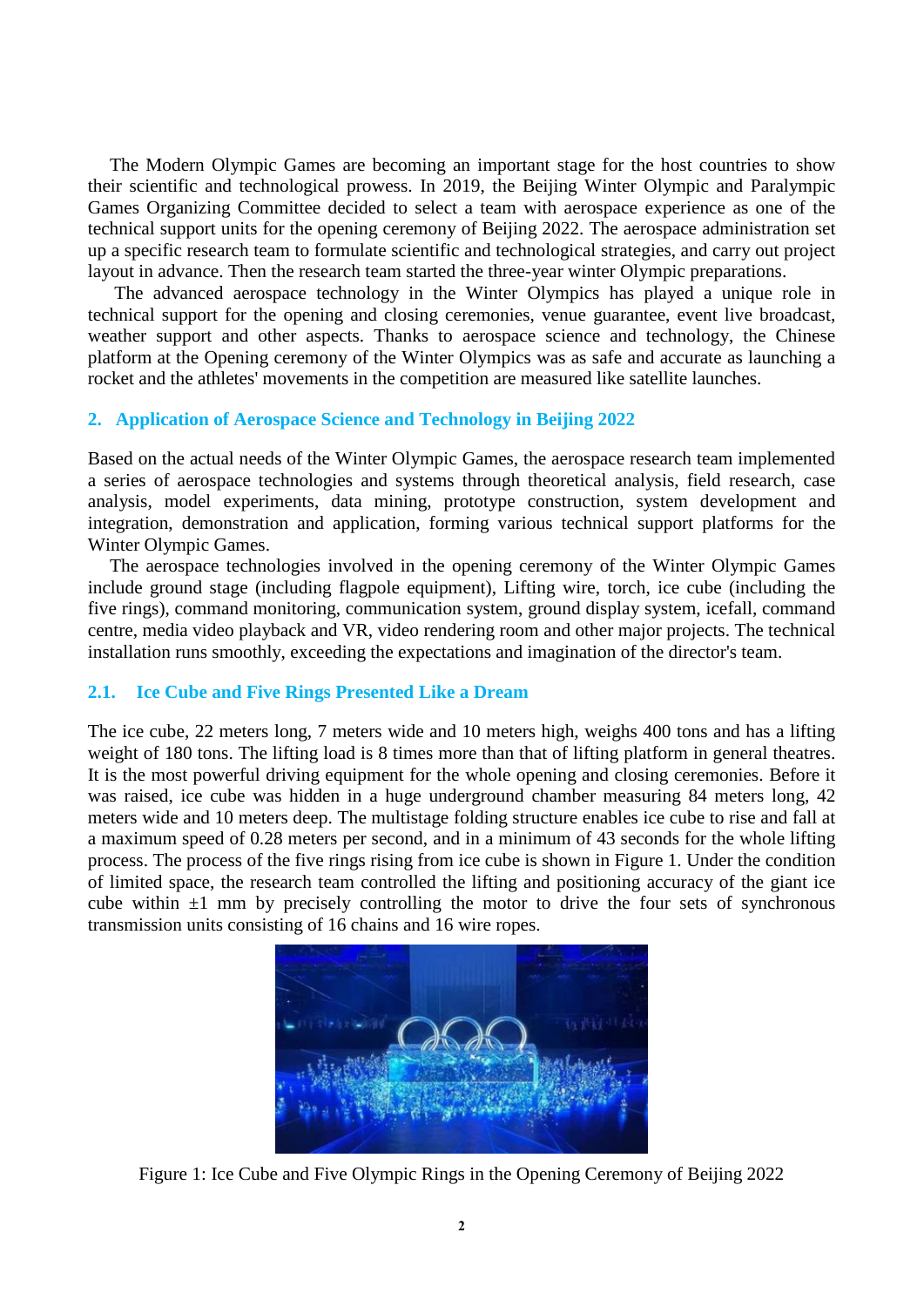After the ice cube rises, the Five Olympic Rings slowly appear. The lifting of the fifth rings is difficult, such as the strict weight limit. As we know that it's huge, but it's really thin. So the research team did many simulations and tests, and finally completed the perfect debut of the Five Olympic Rings. They are 18 meters wide, 11.75 meters high and 5 meters in diameter. The display time can be used for performances of more than 60 minutes.

In the design of stage machinery control system, digital simulation software and hardware equipment used in the aerospace system are added to it. During the design process, the control algorithm was optimized, and the hardware-in-loop simulation test was carried out comprehensively, so as to creatively combine the Winter Olympics project with the quality management familiar to spaceflight personnel, so as to identify and avoid major mistakes in the design period, and improve the reliability and security of the whole system. Nearly one thousand ground tests have been carried out for the stage, compared with that for a normal rocket flight test is nearly 100. Through a variety of subsystems tests and comprehensive tests of whole system, all unreliable factors were eliminated, and "zero error" for live performance was achieved.

# **2.2.** "**Flying**"**Torch Light up the Snow and Ice Night**

The burning system is the core part of the main torch. The research team made many innovations according to the requirements of the organizing committee. "Flying" is the name of the hand-held torch used in Beijing 2022. It is shown in figure 2 and it uses hydrogen as fuel and is the world's first high-pressure hydrogen storage torch, achieving zero carbon emission of the torch in the history of the Winter Olympic Games.



Figure 2: Torch of Beijing 2022

Hydrogen is green, but flammable, explosive and leaky, and there has been no successful use of hydrogen as torch fuel in previous Winter Olympics. In order to fit the design of the curved shell of the hand-held torch, the researchers made bold innovations and adopted targeted design and lightweight technology to "slim down" the entire combustion system, freeing up space to ensure sufficient fuel storage. At the same time, in order to ensure high reliability of the torch burning process, the researchers used aerospace design concepts.

## **2.3. Stage, Floor Screen and National Flag, Making Contribution to the Splendid Performance of the Opening Ceremony**

During the opening ceremony, the huge stage in the center of the Bird's Nest and the huge floor screen were impressive, which are shown in figure 3. They are also constructed by aerospace units.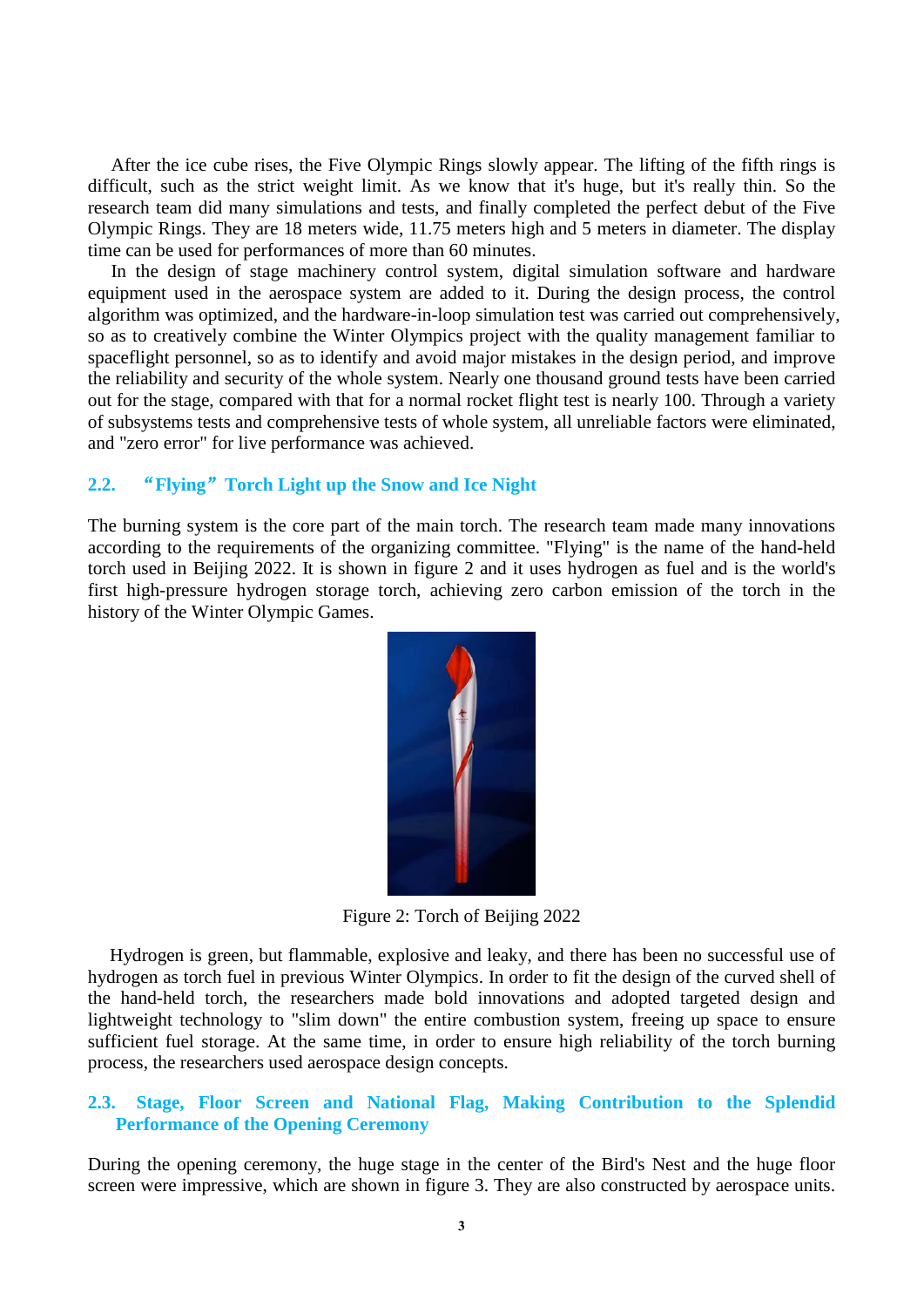The construction area of the whole ground stage system is about 21,000 square meters, and the center of the stage is a huge lifting platform. During the whole opening ceremony, snowflake stage, torch and other creative performances were completed on this central lifting platform. It is composed of more than 40,000 screens, with an area of more than 10,100 square meters of floor display. With it, a magical world of ice and snow bloomed in the bird's nest. Actually, tens of thousands of signals zipped through complex circuits.

Relying on China's own industrial Internet platform, tens of thousands of screens were connected. Temperature, humidity, voltage, their working status were monitored in real time. Once abnormal, it will immediately alarm. There were a total of four signals and enough fault tolerance rate.



Figure 3: Floor Screen of Beijing 2022

On either side of the stage, flags fluttered from towering flagpoles. The design of these flagpoles was also done by aerospace units. Compared to the flagpole used in the 2008 Beijing Summer Olympics, the flag pole has a rotating function to better adapt to the changing wind at the Bird's Nest, so that the flag can be waved at any time.

# **2.4. Lifting Wires, Making the Ceremony More Romantic**

In the opening ceremony of the Winter Olympic Games, the main torch and the Five Olympic Rings suspended, thanks to the cooperation of lifting wires. In December 2020, the lifting wire project team moved into the Bird's Nest and began to dismantle the lifting wire left over from 2008 Beijing Olympic Games in order to make preparation for the follow-up work. In June 2021, the overall creative plan of the opening ceremony was finalized, and the design, production and installation of lifting wire officially began. Finally the lifting wire devices were completed more than 50 meters above the ground at the Bird's Nest, and they can lift more than six tons of equipment, up from just a few hundred kilograms in 2008.

Like other systems, when the director had a sudden new idea in the rehearsal, the lifting wire team worked closely to adjust the lifting system of lifting wire in time. Until the opening ceremony, the lifting wire hoisting system was still in iteration.

## **2.5. Communication Systems Help Kick Things off**

The number of people working for the opening ceremony of the Winter Olympics is still as high as 3,000, even though the number of people working for the opening ceremony has been greatly reduced due to the bad weather and the epidemic. In order to ensure the stable communication of the whole opening ceremony, the aerospace project team developed three subsystems according to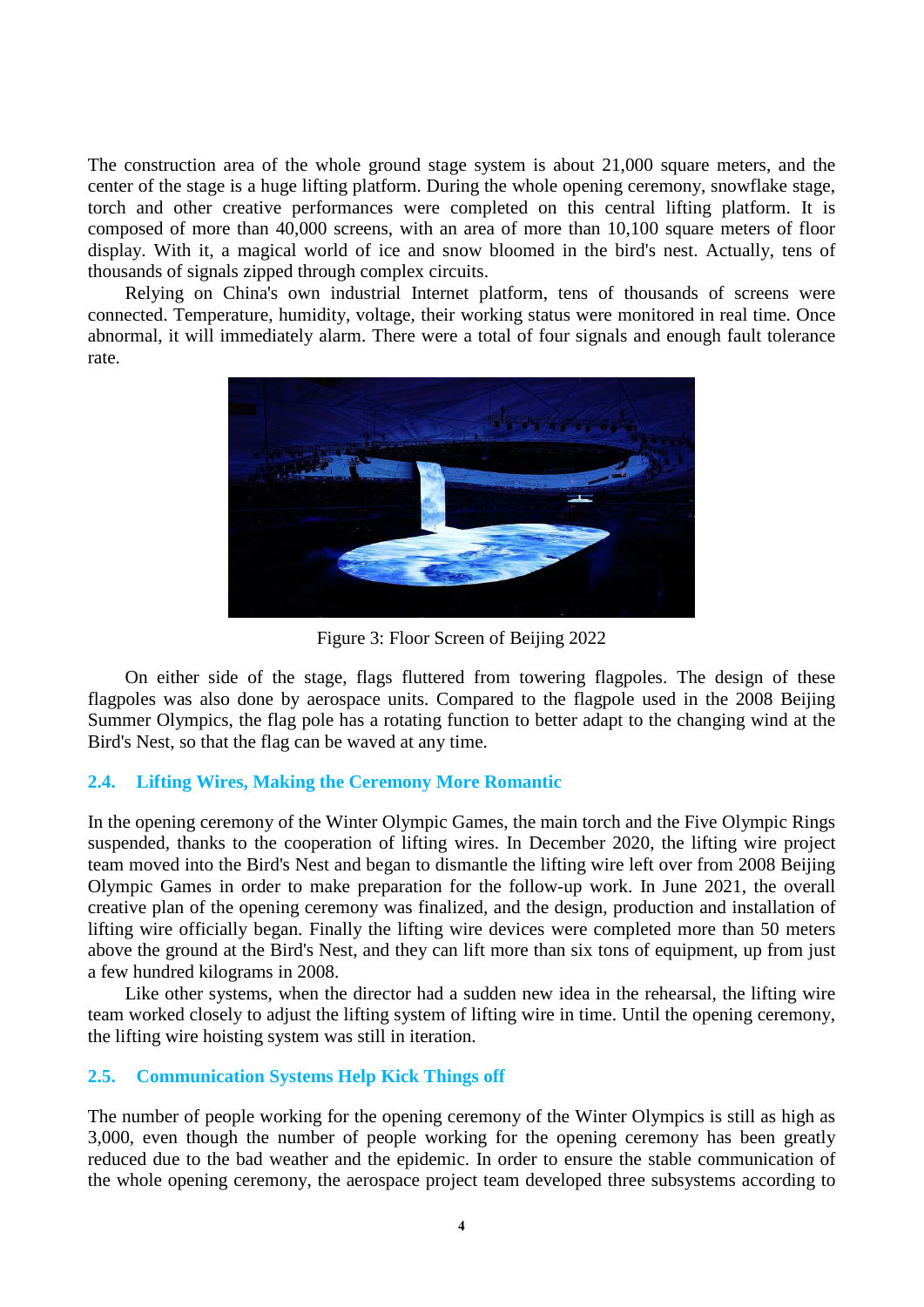the actual demand, namely wired communication system, wireless communication system and wireless FM broadcasting system. The communication system terminal consists of 48 panels, 52 wired fanny packs, 36 wireless fanny packs, 700 wireless walkie-talkies and 7000 FM receivers. These three subsystems are completely interlinked. For example, the control panel can be directly connected to a wireless FM system or a wireless walkie-talkie, in emergency treatment can be effective.

## **2.6. Command and Monitor the Process in an Orderly Manner**

The command and monitoring system of the Opening ceremony of the Beijing 2022 is developed based on the industrial Internet platform, which can provide instruction information to the field director, stage director and technical support personnel. In addition, the aerospace team installed more than 130 new cameras in the Bird's Nest to better control the status of various hardware equipment during the opening ceremony, staring at a number of visual blind spots such as the inside of the lifting stage. Surveillance video information can be automatically pushed to each post according to the monitoring requirements of different activities. If there is a problem, the system will inform all posts and the emergency plan will be activated immediately.

## **2.7. Wind Tunnel is a "Magic Tool" to Minimize Wind Resistance of Athletes with Perfect Posture for Training**

In addition, many countries pay attention to the research and development and application of hightech equipment, which can make athletes get twice the result with half the effort [1]. Major power of the Winter Olympic Games have provided athletes with a variety of advanced training equipment in the process of preparing for the Winter Olympic Games, to help athletes improve their training effects and seek breakthroughs in potential advantages and backward events by means of science and technology<sup>[2]</sup>. In this Winter Olympics, aerospace science and technology was used in the "wind tunnel".

Benefiting from the development of aerospace science and technology, the sport wind tunnel has been successfully applied. The diameter of the wind tunnel is 2.5 meters wide, 3 meters high, and the length of the test section is 8 meters. The wind speed is equivalent to a strong typhoon of level 14.

As we all know, the lower the wind resistance, the faster the speed, and the less energy the athlete uses. According to the related personnel, if air resistance can reduce by 10%, the athletes' performance can be increased by 1%. And in the millisecond world of the Olympics, 1% or 1 ‰ gap may decide the outcome of the game. In 2018, the steel frame of the winter Olympics Pyeongchang snowmobiles project, first man project with the sixth achievement gap is only 1.2%.

The magic of a sports wind tunnel is that it provides experimental support to reduce the wind resistance of an athlete, helping him to find the best motion posture and generate the least resistance to increase his speed. Then muscle memory is formed by targeting movements and postures with minimal wind resistance and by training them repeatedly over time. The precise control of the details in the sports wind tunnel will allow the athletes to win by the minute.

In the design of sports wind tunnel, designers investigate a large number of winter Olympic sports events, in a comprehensive consideration of the size of snowmobile, sled, snowboard and other winter Olympic sports equipment, as well as some Olympic sports equipment size, and then finally determine the length, width and height of the wind tunnel.

Considering the maximum speed in the fastest snowmobile project in the Winter Olympic Games is 151.2 kilometers per hour, so the maximum speed of 150 kilometres per hour. So it can fully meet all the current winter Olympic racing sports test training requirements.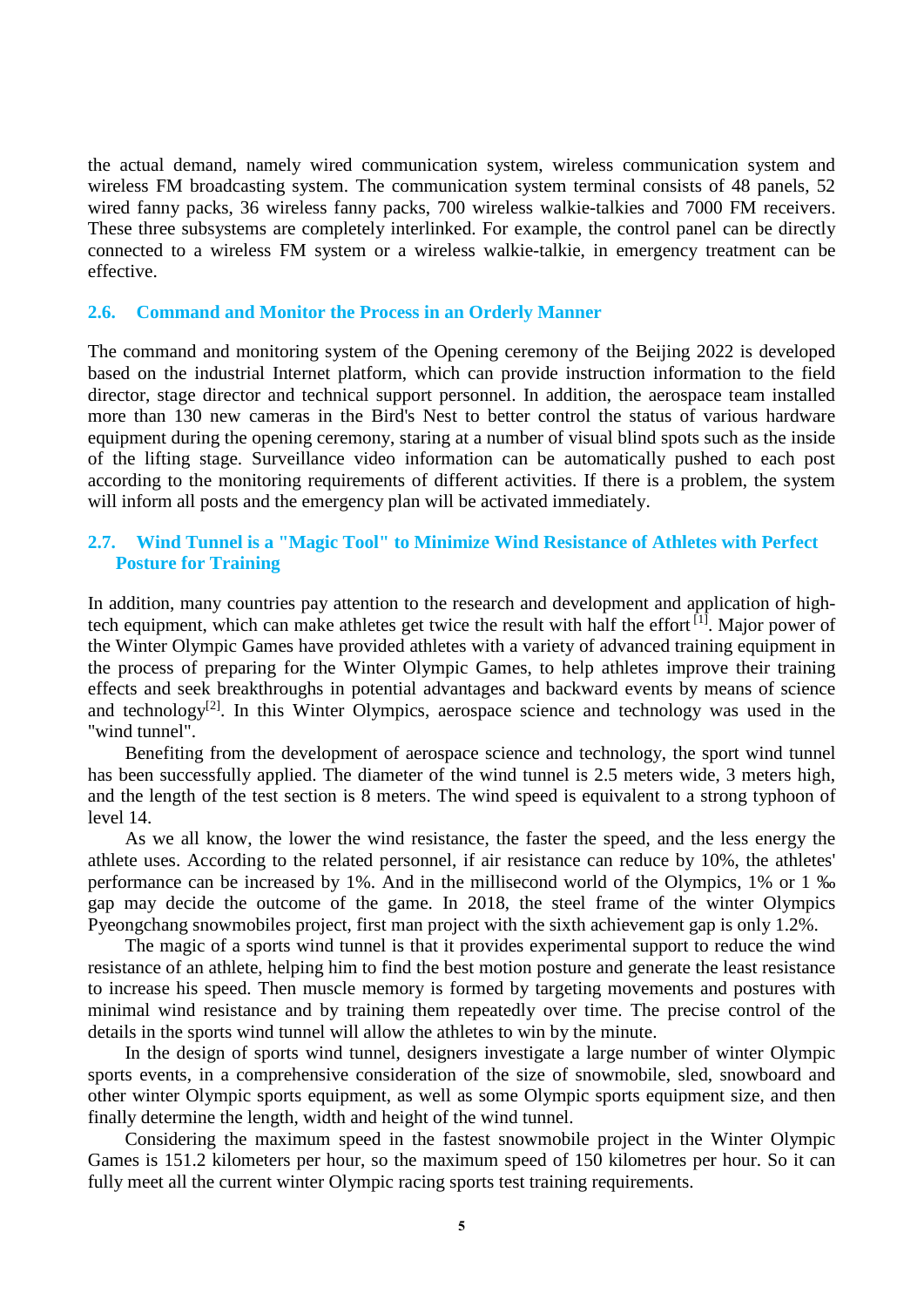Because the sports wind tunnel is mainly used by the athletes, so its accuracy, safety and comfort requirements will be higher than military wind tunnel.

The sports wind tunnel has been specially enhanced with safety measures. For example, it tries to avoid the use of screws and other easy to fall off fasteners in the wind tunnel, so as not to fly out of harm; Protective net is reasonably set up around the test platform. It does not only interfere with the test and can also prevent athletes from sliding; an emergency stop button should be set beside the coach accompanying the test, so that the coach can stop immediately in case of emergency. In addition, in order to facilitate the selection of motion posture, the sports wind tunnel also has the function of shooting and storage, including the data of force measurement, picture and the change of center of gravity after the change of posture of athletes at a time point, providing reference for the guidance of coaches. Athletes can also see their own movement test data on a screen on the floor in front of their eyes. The concept and principle of aerospace engineering design are embodied in every detail of design.

#### **2.8. Aerospace Science and Technology Used in Live Broadcast**

Aerospace science and technology also play an important role in the live broadcast of the games, communication satellite 8K broadcast winter Olympics events more visual impact.

Satellite communication plays an important role in the live broadcast of Beijing 2022. During the NPC and CPPCC sessions in 2020, the communication satellite helped the media realize the first "5G+8K+ satellite" live forwarding and the first "5G+8K+ satellite" live broadcasting of the NPC and CPPCC sessions. The live broadcast is an experimental verification of the 8K live broadcast of Beijing 2022. Compared with 4K live broadcast, 8K live broadcast has stronger visual impact, and can show more details, enhance the audience's realistic experience, and is very suitable for live sports matches. The Winter Olympic Games have complex venues, obvious advantages of satellite live broadcasting and wide coverage without geographical restrictions.

#### **3. Characteristics and Analysis of Technology in Aerospace Engineering**

Aerospace science and technology in Beijing 2022 is dazzling, because of the unique charm of aerospace technology. Throughout China's aerospace development, aerospace business is like a large and precise giant machine operation, operated under the aerospace engineering system. Vast resources such as people and things will be unified deployment. Then it produces strong efficiency, and pushes a seemingly impossible task into a reasonable in technology, reliable quality, and efficient operation of project entity.

Most aerospace projects meet national strategic needs, gather major interdisciplinary scientific research tasks, and are characterized by large implementation scale, complex tasks, technologyintensive, high risk, long development period and large investment<sup>[2]</sup>. These characteristics require high safety and reliability of aerospace engineering technology. Given the challenges of the Winter Olympic Games, such as rapid changes in status, multiple specialties, difficult risk management and control, and tight development schedule, it is essential that high-quality and reliable space technologies should be applied to international large-scale events.

#### **3.1. High Reliability**

Reliability is one of the core aerospace technologies and also the comprehensive embodiment of the aerospace technology level <sup>[3]</sup>. In the development process the design, analysis and verification of reliability and safety are continuously strengthened. And comprehensive planning, design, analysis, development and process control are carried out to ensure the reliability and safety of the satellite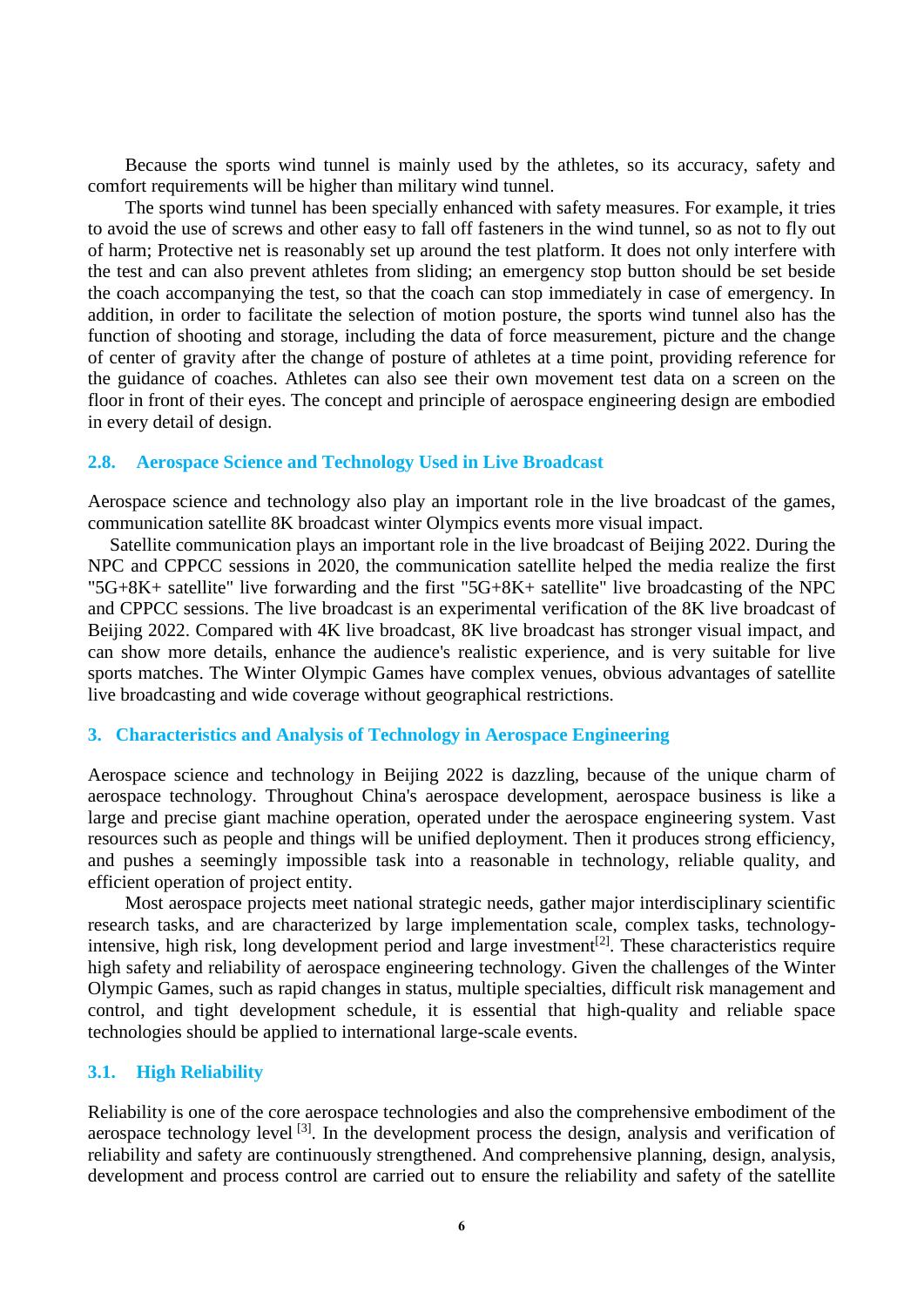and to meet the mission requirements. Redundancy design, key function redundancy, key interface redundancy, key hardware redundancy, especially card level, device level, system level backup, are carried out to eliminate single point of failure and to improve system reliability. And power supply, thermal control and other security control are achieved to improve system reliability  $[4]$ .

#### **3.2. Emphasize the Systematic and Holistic Design Concept**

The aerospace engineering components are interrelated, interdependent, interactive, coordinated and restricted by each other, and organically linked as a whole. It follows the level principle of modern systems engineering, and carries out operation according to strict hierarchical structure, with obvious orderly hierarchical characteristics.

Due to the complexity of aerospace engineering technology and the variability of various factors in the implementation process, it is difficult for the specialized design of a single technical department to satisfy the consideration of multiple systems, multiple professional fields, theory and engineering practice. Therefore, it is extremely important to strengthen the systematic and holistic design to ensure the interconnection of various technologies and plans.

## **4. Analysis of Aerospace Engineering Management Methods**

The efficient operation of the aerospace management organization is the guarantee of the complete process. The special aerospace Winter Olympics project has 10 teams from 7 branches of the National Olympic Organizing Committee upstream, and more than 70,000 construction workers from 10 external teams downstream. Therefore, the management team carries out weekly meetings and daily reports. Finally, the number of participants, project progress and plan are strongly correlated, and the whole life cycle and all factors are controlled.

The scientific method of the aerospace management organization is the foundation of the smooth operation. The opening ceremony of the Winter Olympics was fraught with difficulties. The LED stage area of the opening ceremony of the Beijing Winter Olympic Games is the largest in the world. In addition, it is waterproof, snow-proof and frost-proof, which increases the difficulty exponentially. Any screen display problems will affect the artistic effect of the entire opening ceremony. So the research team strictly followed the aerospace standards and methods until the more than 10,000 square meters of the stage achieve safe use.

During the Winter Olympics, the aerospace team actively learned from the management experience of major aerospace projects, earnestly explored the operation mode and mechanism of special projects for the Winter Olympics, to ensure the quality and quantity of the special projects with the ideas of aerospace systems engineering and management philosophy. Aerospace system engineering management is the whole process of model system from scheme feasibility demonstration, scheme design, engineering design, engineering development to design finalization and production equipment. In the aspects of technology, plan, organization, progress, quality and others, six basic elements of human, financial, material, technology, information and knowledge management are analysed and managed. The basic approaches are explained as follows.

#### **4.1. Strengthen the Top-level Control of the General Unit.**

Aerospace engineering management firstly strengthens the overall technical operation, coordination and management mechanism in the whole process of model development, overall planning and comprehensive integration of the whole system.

The general unit uses the method of system analysis to demonstrate and design the overall scheme, decompose the function, performance index and structure of subsystem according to the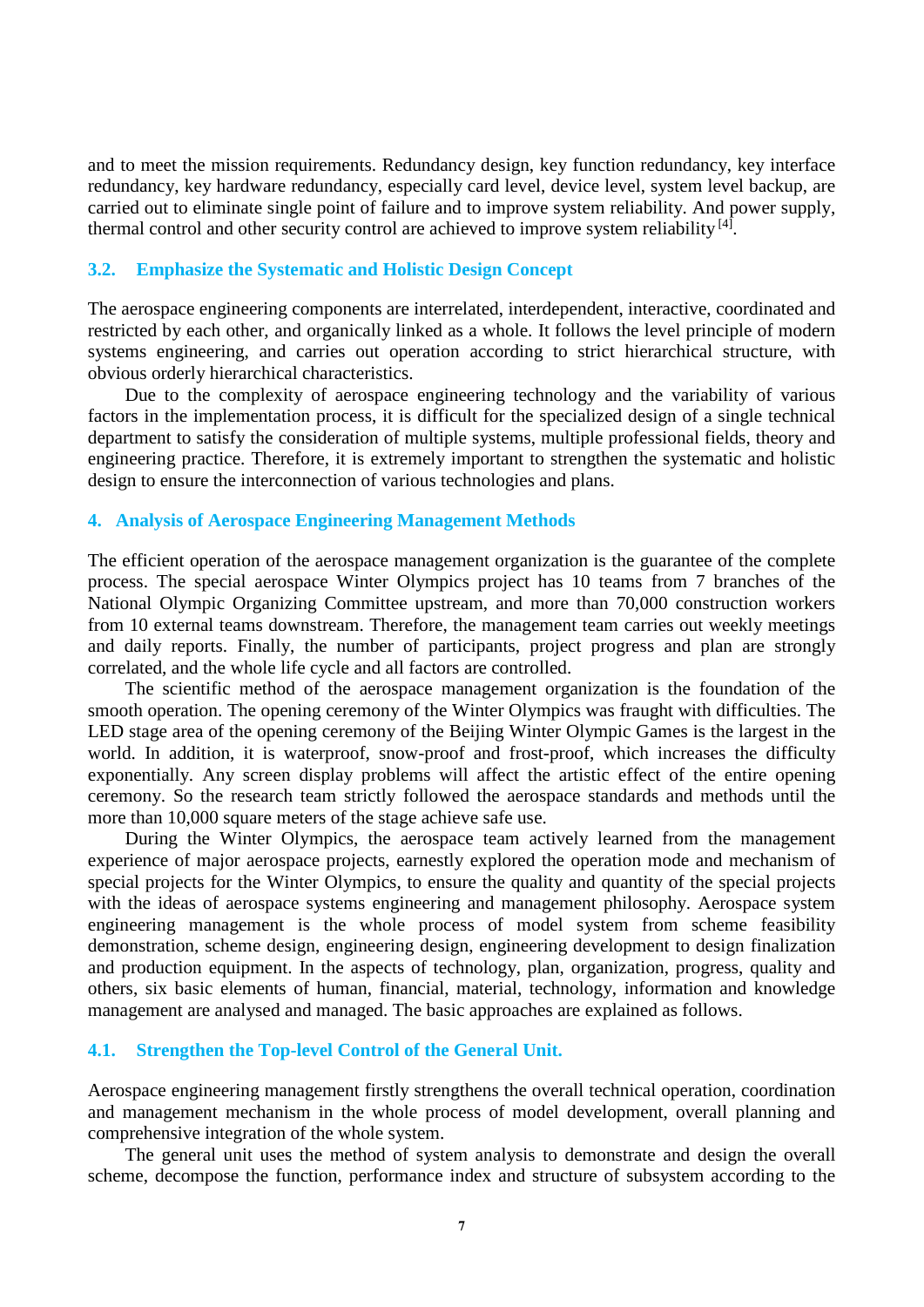requirements of the project.

And then the general unit conducts comprehensive integration again on the basis of subsystem demonstration and test verification. After several iterations, the overall performance of the project is optimized. According to the approaches of technical development, the decomposition and integration of funds, progress and guarantee conditions are carried out. After several iterations, optimization of development process and implementation plan is realized under certain constraints. The technical coordination and dynamic management of development plan between the whole system and sub-system are implemented in the process of project development.

In the fall of 2021, the construction of the LED stage in the National Stadium needs to be accelerated due to the adjustment of the plan, but the on-site construction personnel are far from meeting the schedule. After identifying this risk point, the winter Olympics special team coordinated across provinces, recruited more than 100 skilled workers, completed nucleic acid testing in the first time and rushed to Beijing to help.

## **4.2. Form the Administrative Command and Technical Command Organizational System**

A system engineering management method with Chinese characteristics has been formed in aerospace engineering since the 1960s. It took management mode of big science engineering under the state-led project organization, and set up the most authoritative and unified leadership organization and coordination. That is, from the "15-member special Committee" at a higher level during the period of "Two bombs and one satellite" to the "Special Committee on Manned Space Flight" and "China Manned Space Engineering Office" chaired by the Premier of The State Council during the period of manned space flight. It forms the "One system two lines" engineering organization management system. That is administrative command line and technical command line, to break the department, region and the limitation of the system and so on. It also achieves the goal of the aerospace engineering, organization and coordination, command decision-making system such as the effective implementation of the management activities  $[6]$ .

For this Winter Olympic Games, the aerospace team focused on the aerospace systems engineering management, and set up a "leading group, two general systems and a special office" in reference to major aerospace projects. Among them, the leading group focused on the overall analysis, identified difficulties and key points; the "two general" organization ensure the bottleneck of the short board, and advance scheduling; Special offices adhere to the requirements of daily and weekly reports and reverse scheduling.

# **4.3. Implement the Product Development Route with "Three Steps" as the Core**

The so-called "three steps", namely pre-research generation, research generation, production generation. Technical conditions for new products can be created through advance research. Then the technical level will be improved through research and development, the performance of existing models of products will be constantly improved, and the life cycle will be prolonged. Through continuous improvement of production process technology, the significant improvement of product technical performance will be promoted, product serialization and standardization production capacity will be improved, with the development cost reduced  $[5]$ .

## **4.4. Develop Project Management of Four Technical Stages**

In terms of technical stage management, there are four stages: scheme, preliminary sample, sample and preparation. Each stage of project development has a clear definition, task and standard of the completion, and stepping into next stage must also have a strict evaluation and review. As we know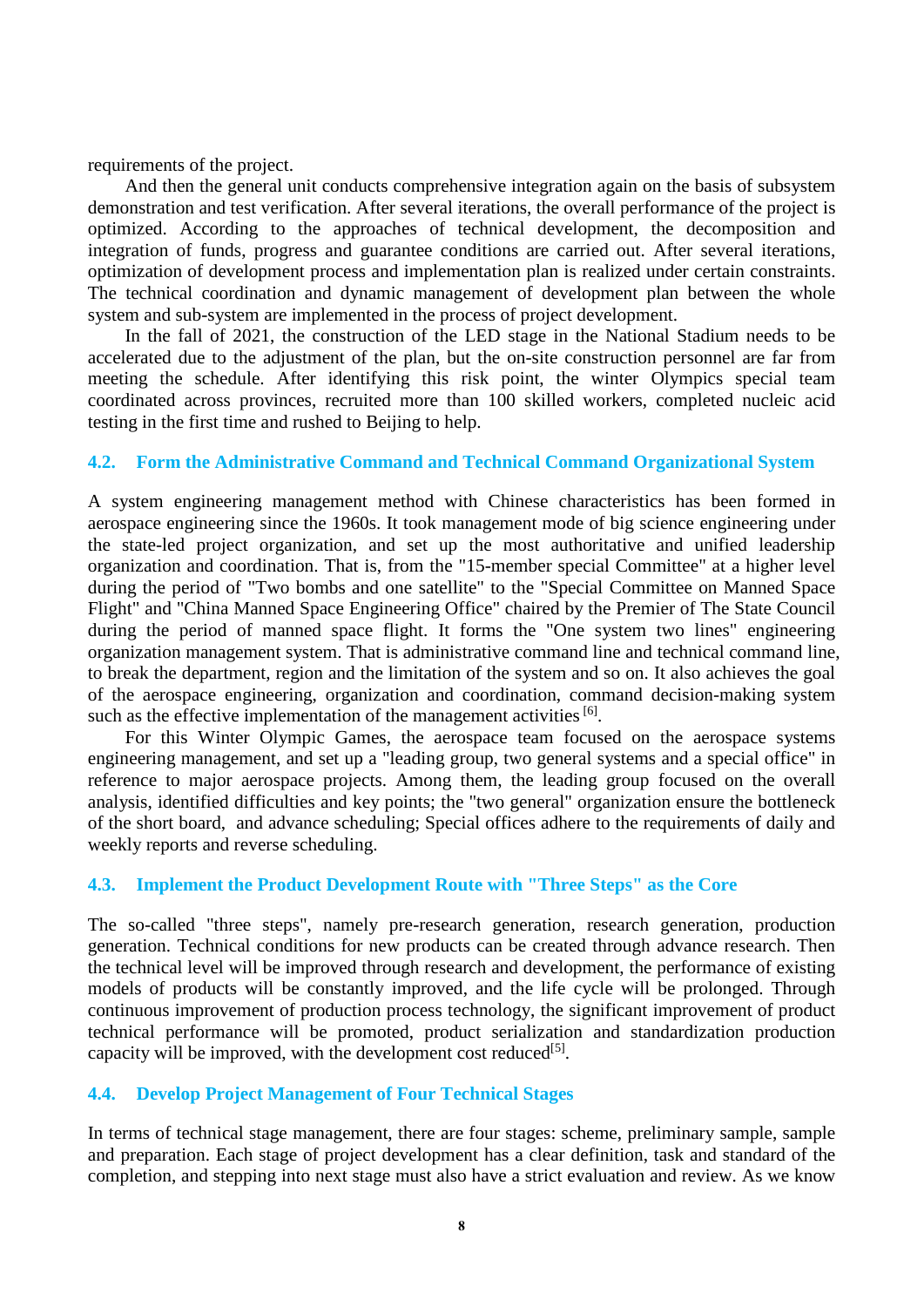that with continuous advance, the cost of correcting design flaws will grow. So in the process of development, the state of the system is described after a stage is completed, and then a baseline is formed. When a stage is completed, it is necessary to assess whether the desired objectives have been met, and necessary to examine design maturity and analyse technical risks <sup>[6]</sup>. It provides decision basis for the next stage of development. The latter stage of development will not begin until the previous baseline has been established, stabilized, and controlled. Taking technical review as node of each stage, the critical technical reviews include system design review (SDR), preliminary design review (PDR) and Critical design review (CDR).

## **4.5. Establish the Concept of "System Quality"**

In the process of development and production of aerospace projects, the concept of "system quality" is provided. Through continuous research and practice on quality problems, the "double five" standard for system quality problems was established. It refers to each five requirements of technical and management zeroing in quality problem zeroing. Firstly, technology zeroing refers to accurate positioning, clear mechanism, recurrence of problems, effective measures, drawing inferences from one another. Secondly, management zeroing refers to clear process, clear responsibility, and implementation of measures, serious handling, perfect rules and regulations. The "double five" standard is a quality management method with Chinese characteristics that has been constantly summarized, improved and made innovation in practice by aerospace personnel. And the "double five" standard has promoted the continuous improvement of the quality of aerospace products and the promotion of systematic management capabilities.

The "double five" standard refers to finding and analyzing the causes of the management of quality problems in design, production, assembly and test, and taking preventive and improvement measures to prevent the recurrence of problems, so as to improve the risk prevention and control ability of the organization  $[7]$ .

#### **5. Thoughts on the Industrialization of Aerospace Science and Technology**

Aerospace and other advanced technologies play a leading role in developing productive forces, promoting social civilization and enhancing national defense capabilities. The industrialization of these technologies will drive the national economy. Practice has proved that a breakthrough in the high-tech field can drive the development of a number of industries [8]. For example, the development of aerospace industry will mobilize the development of electronics, information, materials and even basic industries. However, to promote the industrialization of aerospace and other advanced technologies, we need to focus on human resources and property rights systems, institutions and mechanisms [9].

It is necessary to train a group of experts who dare to innovate, and a plenty of entrepreneurs who understand technology and are good at management, which is one of the keys to accelerate industrialization. To develop aerospace technology, first of all, we need a number of innovative and inventive experts, so as to cultivate a number of high-tech achievements with independent intellectual property rights. Without these, one cannot make bricks without straw. Of course, at present, many units also have a lot of high-tech achievements in aerospace, but the rate of high-tech industrialization is still low, lack of technologically savvy and well-managed entrepreneurs to facilitate the transformation of these achievements. Therefore, it is necessary to strengthen the construction of research and research teams and technological entrepreneurs [10].

Building a property right system, Institutions and mechanism in line with market economy is the second key to accelerate high-tech industrialization. The first is property rights. Is knowledge worth nothing? How to define the ownership of intellectual property rights? How to safeguard